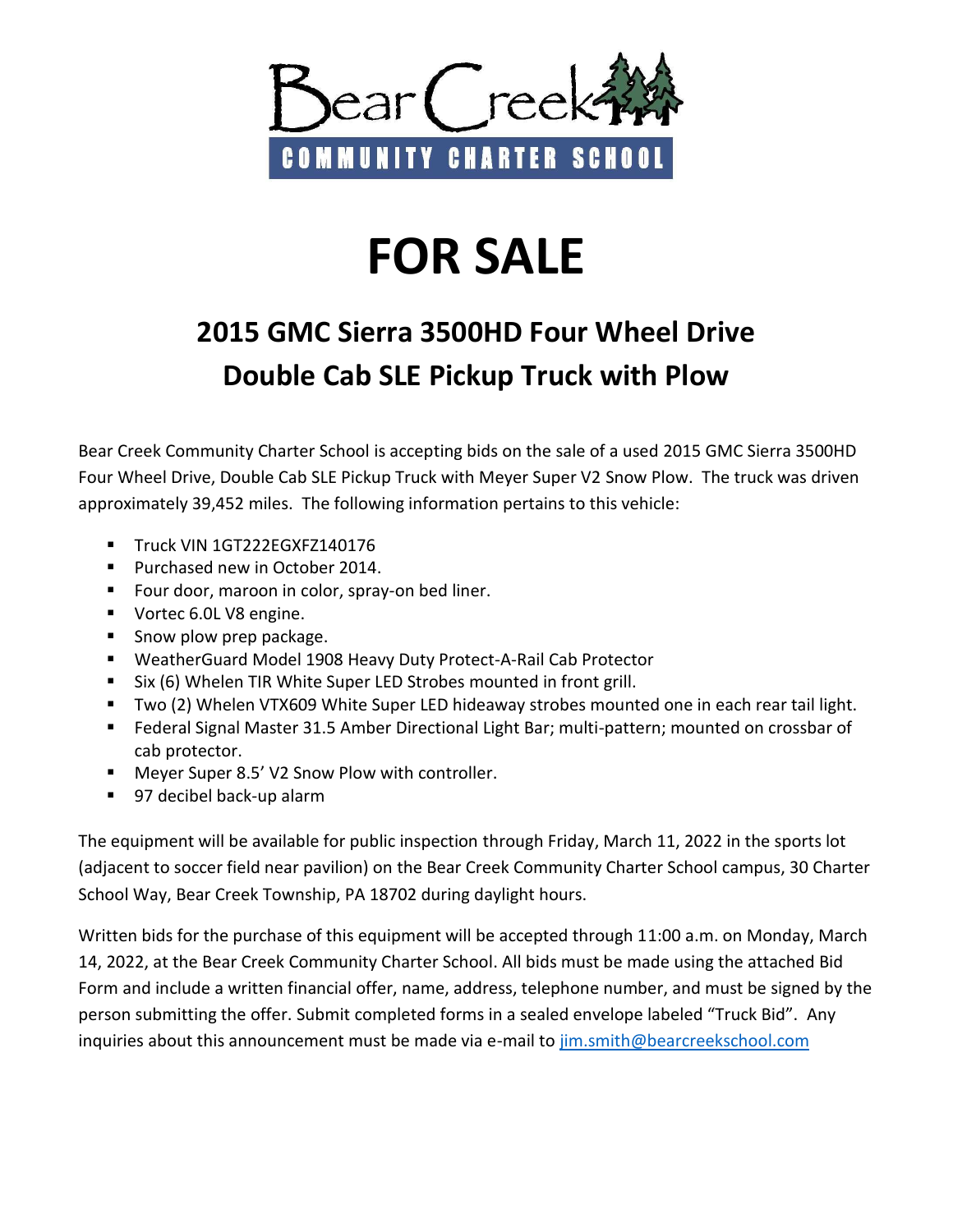This equipment is being offered for sale as is, as shown, with all defects. No warranty is expressed or implied. The buyer agrees to accept all risk associated with future use of this equipment.

This request imposes no obligation on Bear Creek Community Charter School, and the School reserves the right to reject any or all bids, in whole or in part and are not necessarily bound to accept the highest bid if that bid is contrary to the best interests of the School.

If and when the School identifies the highest responsible bidder, that individual will have five (5) business days to inspect the vehicle, drive the vehicle, etc. before making payment.

If and when Bear Creek Community Charter School accepts a bid, the bidder must remit payment in the form of a certified check or money order payable to "Bear Creek Community Charter School" within five (5) business days.

Upon acceptance of any bid, the bidder must remove the equipment from School property within five (5) business days after payment.

Buyer is responsible for all costs associated with the transfer of title, registration, and any applicable taxes that are due.

Bid documents, including bid amounts and the successful bidder, will be posted on the School's web site at [www.bearcreekschool.com](http://www.bearcreekschool.com/)  $\rightarrow$  About  $\rightarrow$  Vendors.